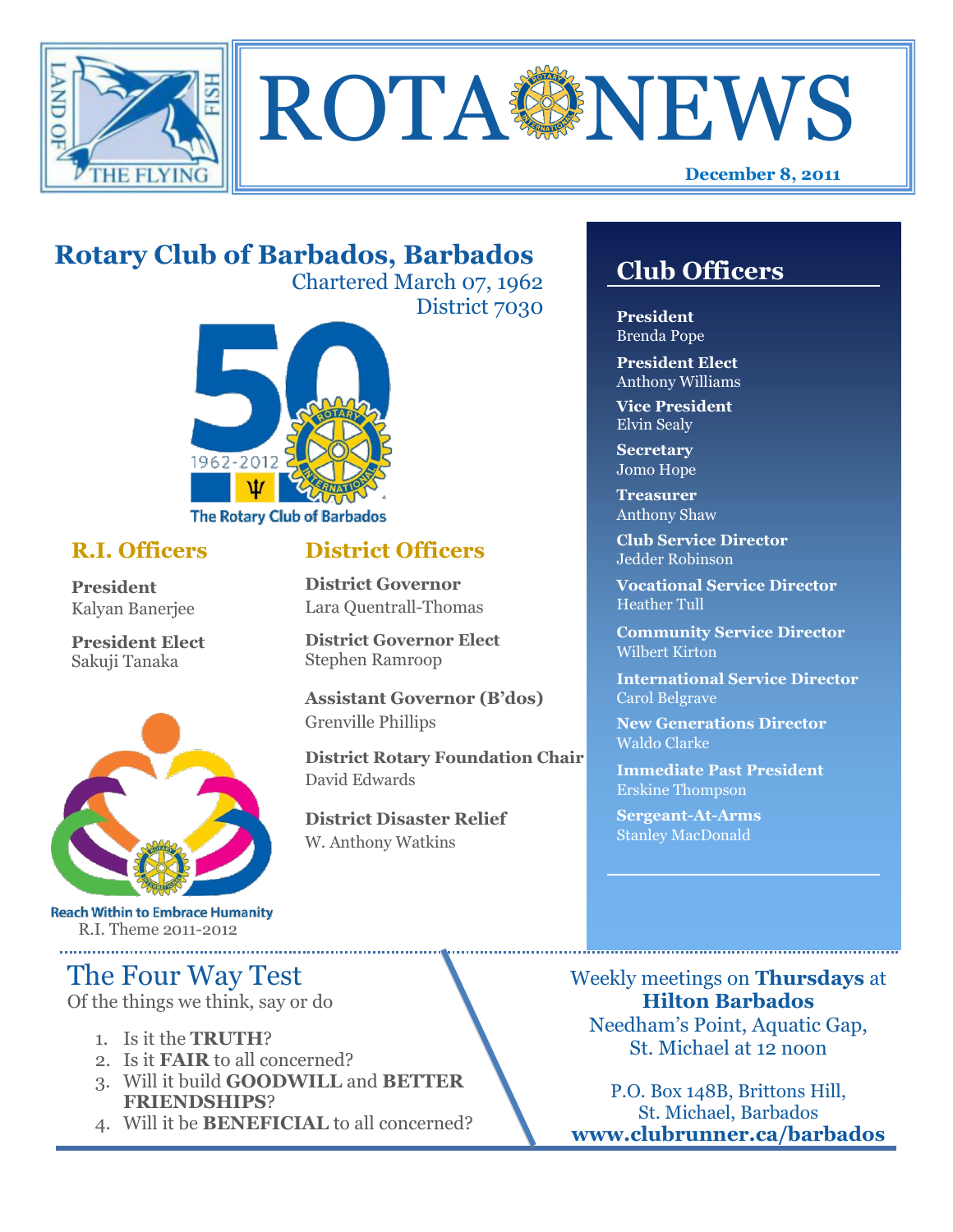# *The Rotary Senior Citizens Christmas Party 2011*

Government House was filled with merriment and joyous spirits when Partners-in-service and Rotarians hosted 105 guests from nine (9) homes across the island, under the auspices of His Excellency The Governor General and Mrs. Belgrave at the annual RCOB Christmas Tea Party.

This signature Rotary event began in the late 1960's as an initiative of Sir Winston Scott and Lady Scott, with the primary objective of bringing Christmas cheer to residents of Nursing homes, through music and fellowship.

It has now become one of the enduring festive traditions of the club, and is anticipated not only by Rotarians and partners as an opportunity for tangible "Service above Self", but also by the elderly individuals and their caregivers who attend and enjoy the first sounds and tastes of the Christmas Season.

During the festive event we seek in a small way to pay tribute and recognise the hard work, sacrifice and service of our seniors, which in no small measure has laid the bedrock for Barbados as a country and the way of life cherished by all Barbadians.

Ably supported by the staff of Government House, who work quietly behind the scenes each and every year to make sure this event comes off smoothly, Rotarians and Partners prepared and executed the afternoon's proceedings.

Sister Margarita Marshall, who has been the event's head liner since 1980 had the seniors clapping, singing and dancing with her renditions of popular Gospel and Christmas songs, including a special request made by His Excellency of "A little more oil in my lamp". She was ably supported by the Gospel Comforters and Stephen Etswick's Choir

All the artistes look forward to participating in the event and bringing their singular brand of Christmas cheer to the special guests.

PP Grenville was outstanding as the Master of Ceremonies.

President Brenda expressed thanks to all those who contributed to the success of the event, especially His Excellency and his Staff, and the Senior Citizens whose years of service to the development of Barbados remain invaluable.

The sumptuous tea included savouries, pastries, cakes and sandwiches, and was followed by the traditional glass of sherry, after which seniors received their Christmas gifts.

After personal greetings and handshakes for some with the Governor General, were assisted back on to their buses for their journeys' home, accompanied by food packages for those unable to attend due to infirmity or illness.

**The Rotary Committee for Senior Citizens extends sincere thanks to all who participated in this year's celebration.**























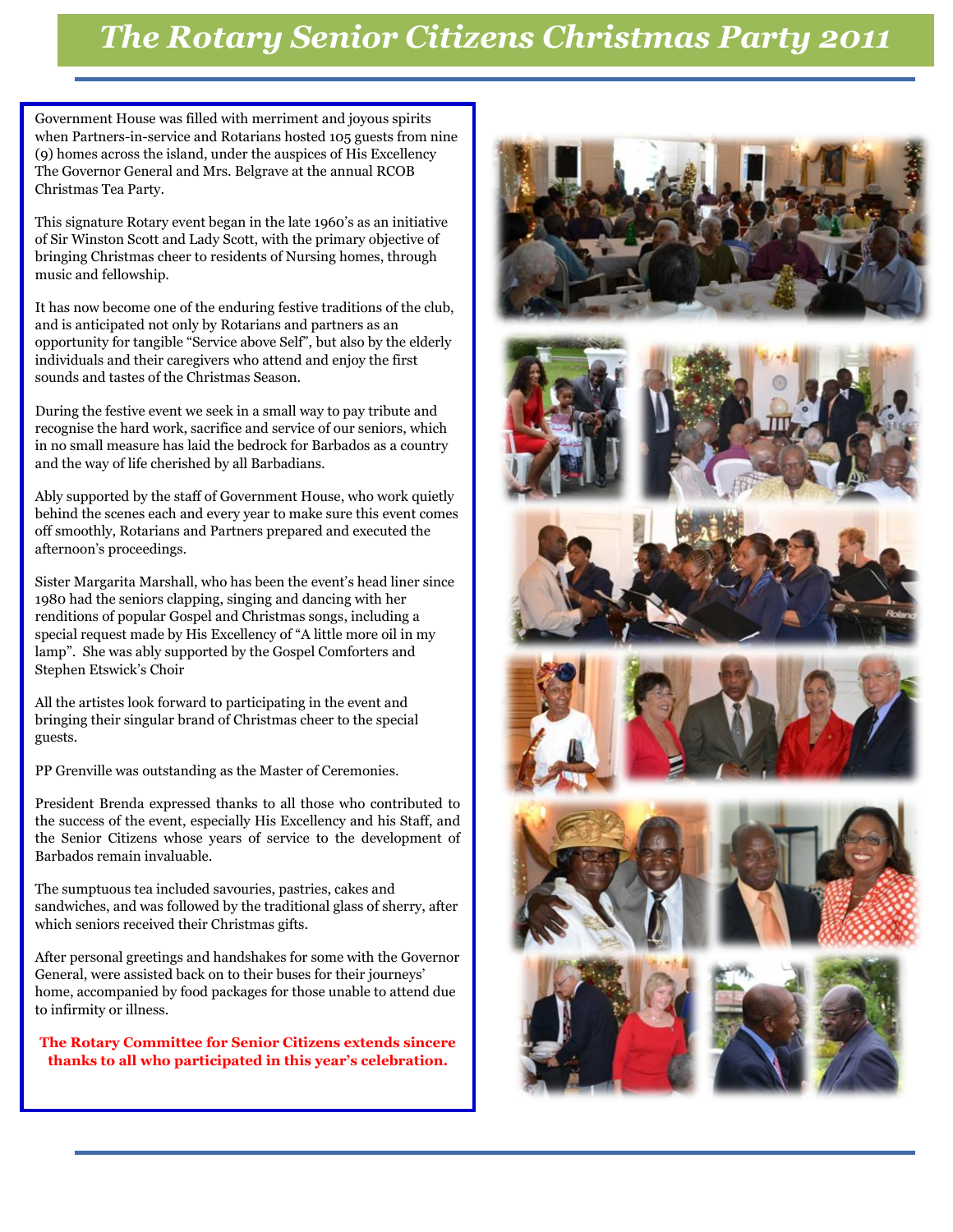# *Celebrating the Season with the Seniors*